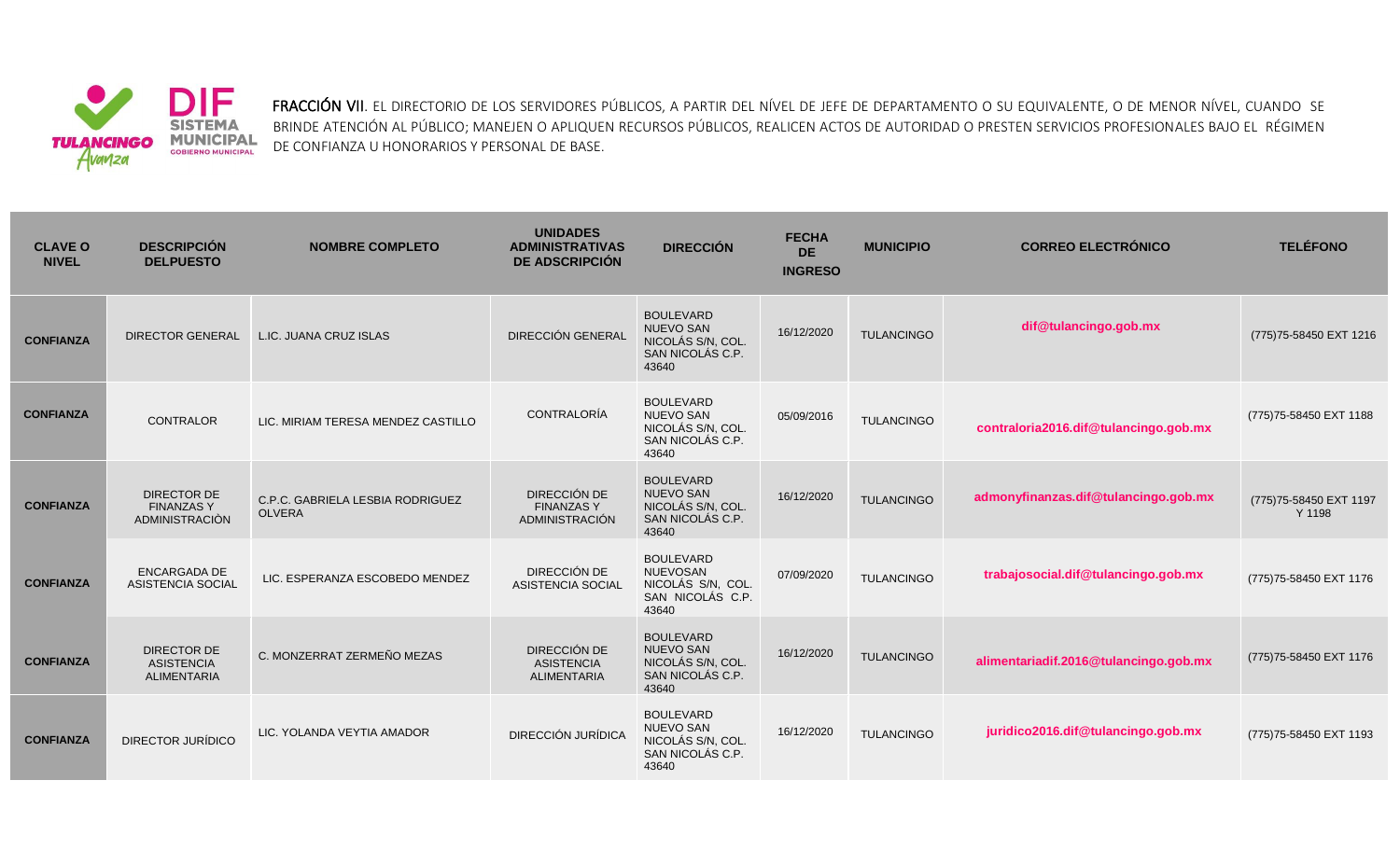| <b>CONFIANZA</b> | <b>DIRECTOR DEL</b><br><b>CENTRO DE</b><br><b>CULTURA</b><br><b>EMOCIONAL DE LA</b><br><b>FAMILIA</b> | C. JAIME OLVERA HERNANDEZ                                                                  | <b>DIRECCION DEL</b><br>CENTRO DE CULTURA<br><b>EMOCIONAL DE LA</b><br><b>FAMILIA</b> | <b>AVENIDA DEL</b><br>FERROCARRIL S/N,<br>COL. FELIPE<br>ANGELES                                                                                                       | 16/12/2020 | <b>TULANCINGO</b> | pamar.dif@tulancingo.gob.mx                                             | (775) 75-36625                      |
|------------------|-------------------------------------------------------------------------------------------------------|--------------------------------------------------------------------------------------------|---------------------------------------------------------------------------------------|------------------------------------------------------------------------------------------------------------------------------------------------------------------------|------------|-------------------|-------------------------------------------------------------------------|-------------------------------------|
| <b>CONFIANZA</b> | <b>DIRECTOR DE</b><br>COMUNICACIÓN<br><b>SOCIAL</b>                                                   | L.C.C. EDITH CORTEZ ORTIZ                                                                  | DIRECCIÓN DE<br>COMUNICACIÓN<br><b>SOCIAL</b>                                         | <b>BOULEVARD</b><br><b>NUEVO SAN</b><br>NICOLÁS S/N, COL.<br>SAN NICOLÁS C.P.<br>43640                                                                                 | 16/12/2020 | <b>TULANCINGO</b> | comunicaciondif@tulancingo.gob.mx                                       | (775) 75-58450 EXT 1176             |
| <b>CONFIANZA</b> | DIRECTOR DE LOS<br><b>CENTROS DE</b><br>ASISTENCIA INFANTIL Y<br><b>COMUNITARIO</b>                   | LIC. MARIA MAGDALENA GOMEZ<br><b>VERA</b><br>L.P. EUNICE NAHYR ATILANO<br><b>HERNANDEZ</b> | DIRECCIÓN DE<br><b>CENTROS DE</b><br><b>ASISTENCIA INFANTIL</b><br><b>COMUNITARIO</b> | AVENIDA JUÁREZ<br>NÚMERO 708<br>COL. CENTRO<br>C.P.43600<br>CALLE 7 DE<br>FEBRERO No. 500<br><b>ESQUINA PINO</b><br>SUAREZ COL.<br><b>FRANCISCO I</b><br><b>MADERO</b> | 05/09/2016 | <b>TULANCINGO</b> | gjuarez.dif@tulancingo.gob.mx<br>caicfranciscoimadero@tulancingo.gob.mx | $(775)11 - 22931$<br>(775) 75-36226 |
| <b>CONFIANZA</b> | DIRECTOR DE UNIDAD<br>DE PRIMER CONTACTO                                                              | LIC. YOLANDA VEYTIA AMADOR                                                                 | DIRECCION DE UNIDAD<br>DE PRIMER CONTACTO                                             | <b>AVENIDA DEL</b><br>FERROCARRIL S/N.<br>COL. FELIPE<br>ANGELES                                                                                                       | 16/12/2020 | <b>TULANCINGO</b> | unidad1contactodif@tulancingo.gob.mx                                    | (775) 75-31043                      |
| <b>CONFIANZA</b> | DIRECTOR DEL<br><b>PARQUE</b><br><b>RECREATIVO EL</b><br>CARACOL                                      | C. NANCY MARTINEZ GARCIA                                                                   | DIRECCIÓN DEL<br><b>PARQUE</b><br><b>RECREATIVO EL</b><br>CARACOL                     | <b>AVENIDA DEL</b><br><b>FERROCARRIL</b><br>NÚMERO 1, COL.<br><b>FELIPE ANGELES</b>                                                                                    | 16/12/2020 | <b>TULANCINGO</b> | parquecaracol2020@hotmail.com                                           | $(775)75 - 47538$                   |
| <b>CONFIANZA</b> | DIRECTOR DE LA CASA<br><b>CLUB DE</b><br>LA TERCERA EDAD                                              | C. MARIA ANTONIETA MELO AGUILAR                                                            | DIRECCIÓN DE LA<br>CASA CLUB DE<br>LA TERCERA EDAD                                    | AVENIDA JUÁREZ<br>NÚMERO 708,<br>COL CENTRO, C.P.<br>43600                                                                                                             | 05/09/2016 | <b>TULANCINGO</b> | casaclub3aedad.dif@tulancingo.gob.mx                                    | (775) 75-52552                      |
| <b>CONFIANZA</b> | ENCARGADA DE LA<br>UNIDAD BÁSICA<br>DE REHABILITACIÓN                                                 | MTRA. INGRID LILIANA HOYOS DIAZ                                                            | DIRECCIÓN DE LA<br><b>UNIDAD</b><br><b>BASICA DE</b><br>REHABILITACIÓN                | <b>ESQUINA DE LUIS</b><br>PONCE Y PRIMERO<br>DE MAYO NÚMERO<br>200, COLONIA<br><b>CENTRO</b>                                                                           | 05/09/2016 | TULANCINGO        | ubr@tulancingo.gob.mx                                                   | (775) 75-38860                      |
| <b>CONFIANZA</b> | <b>ENCARGADO</b><br>DIRECCION DE<br><b>INFORMATICA</b>                                                | LIC. MAIKO ALFARO CRUZ                                                                     | DIRECCIÓN DE<br><b>INFORMATICA</b>                                                    | <b>BOULEVARD</b><br><b>NUEVO SAN</b><br>NICOLÁS S/N, COL.<br>SAN NICOLÁS C.P.<br>43640                                                                                 | 12/10/2016 | TULANCINGO        | maiko alfa x@hotmail.com                                                | (775) 75-58450 EXT 1176             |